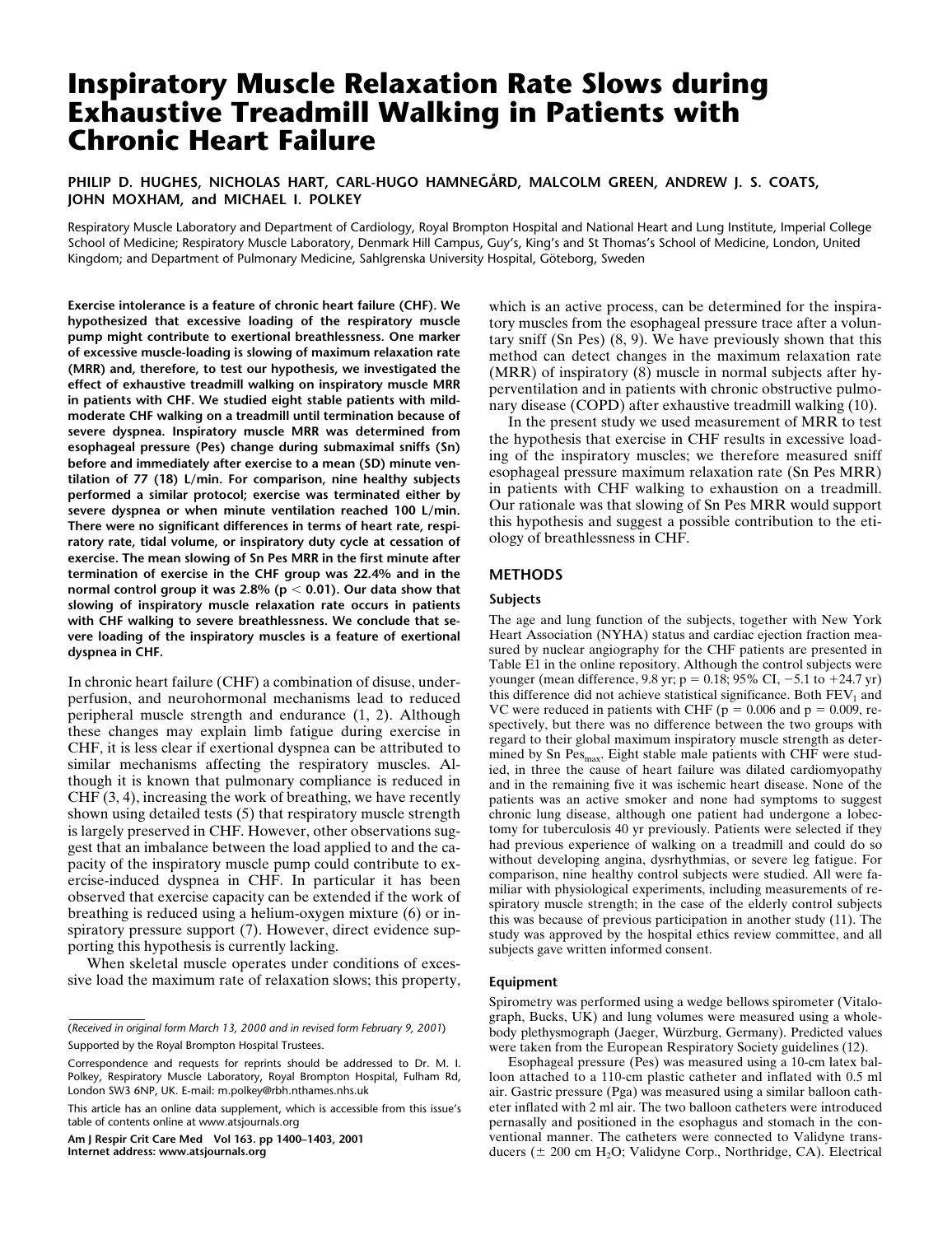signals were amplified (Validyne) and passed via an analogue-to-digital converter (NB-MIO-16; National Instruments, Austin, TX) to an Apple Macintosh computer running LabView software (National Instruments) and sampling at 100 Hz.

Subjects exercised on a treadmill with monitoring of pulse oximetry and ECG. Minute ventilation and expired gas composition were measured breath by breath using an orifice pneumotachograph and mass spectrometer (Benchmark system; PK Morgan, Rainham, Kent, UK).

#### **Protocol**

Prior to exercise subjects were taught to produce short, sharp sniffs without measurable abdominal muscle activity (as judged by Pga) while seated in front of a monitor. After determining maximum sniff esophageal pressure (Sn  $\text{Pes}_{\text{max}}$ ) (13) a series of submaximal sniffs of varying amplitude were recorded. These provided a baseline for subsequent comparison after exhaustive exercise; sniffs of varying amplitude were collected in order that sniffs obtained at exercise termination could be matched with baseline sniffs of similar amplitude. The patients with CHF then performed an incremental treadmill walk (Balke protocol) until severe breathlessness caused exercise termination. Sniffs were then recorded each minute for 5 min and also during the tenth minute after stopping. Esophageal and gastric pressures were also recorded during the treadmill walk. For the control group an identical protocol was followed except that exercise was discontinued when minute ventilation reached 100 L/min, this being greater than the highest value attained by any patient with CHF during the initial pilot studies.

#### **Analysis**

*Maximum relaxation rate.* In order to prevent expiratory muscle activity affecting the results, sniff traces were accepted for analysis only if the standard criteria (10) used in our laboratory were met. These were (*1*) Sniff maneuver performed at end-expiration, as determined by esophageal pressure. (*2*) Sniff duration less than 500 ms, with smooth, symmetrical upstroke and decay. (*3*) Decay of esophageal pressure curve returns to but does not exceed end-expiratory level. (*4*) Absence of abdominal muscle contraction during relaxation phase, determined by asymmetry of the gastric pressure trace. In the present study 1,507 of 2,415 sniffs (62%) met the criteria for analysis; this acceptance rate is comparable to our previous clinical studies (10, 14).

Sn Pes MRR was calculated using customized semiautomated Lab-View software, as the maximal rate of decay of pressure divided by peak pressure over a 50-ms epoch, with units of percent pressure loss/ 10 ms. Normalizing MRR pressure traces allowed comparison of traces with different amplitudes. As MRR varies between subjects, the effect of exercise on MRR was expressed as a percentage of baseline. As MRR recovers exponentially and returns to baseline within 5 min (8), we selected as the primary endpoint the percent slowing of MRR recorded in the first minute after cessation of exercise.

*Respiratory muscle load.* A measure of the pressure generated by the inspiratory muscles during the treadmill walk was obtained from the esophageal pressure time product (PTPes) and had units of cm  $H_2O$ . s/min. This was calculated by the software that integrated the esophageal trace during inspiration using a semiautomated program. In this analysis we defined inspiration by the start and finish of inspiratory airflow and for the esophageal pressure took the baseline to be zero; for a fuller discussion of this convention see Reference (15).

## **Statistics**

Statistics were analyzed using an unpaired *t* test (Statview 4.0, Abacus Concepts, Berkeley, CA). A p value of  $< 0.05$  was accepted as significant.

## **RESULTS**

All the patients with CHF tolerated the protocol and all terminated walking because of intolerable dyspnea. In the online repository, Table E2 shows the exercise data obtained for the patients with CHF compared with the control subjects. Mean  $(SD)$  time to exhaustion for the patients with CHF was  $9'19''$  $(3'32'')$  minutes and the time to achieve 100 L/min (or to severe dyspnea) was  $11'32''$  (3'55") minutes for the control subjects ( $p = NS$ ). The highest ventilation achieved by any patients with CHF was 99.9 L/min with a mean (SD) of 77.4 (8) L/min; the control subjects continued exercising until reaching a mean minute ventilation of 102.6 L/min ( $p < 0.009$ ), except in the case of Subjects 8 and 9 who stopped at 31.7 L/min and 58.9 L/min, respectively. The work rate at exercise termination (calculated from treadmill speed and gradient) was not significantly different between the two groups, but maximum oxygen uptake was significantly greater at cessation in the control subjects whether expressed in absolute terms (mean difference, 13.4 mL/min/kg; 95% CI, 5 to 21 ml/min/kg;  $p =$ 0.0003) or as % predicted (mean difference, 34%; 95% CI, 19 to 50%;  $p = 0.0002$ ). There were no significant differences between the two groups at the point of cessation of exercise for heart rate, respiratory rate, tidal volume, or inspiratory duty cycle. The work performed by the inspiratory muscles, estimated from the esophageal pressure time product (PTPes), during the first and last 30 s of the treadmill walk was 234 cm  $H_2O \cdot s/m$ in and 561 cm  $H_2O \cdot s/m$ in for the patients with CHF and 182 cm  $H_2O \cdot s/min$  and 578 cm  $H_2O \cdot s/min$  for the control subjects. There was no significant difference in PTPes between groups.

Representative traces from the exercise protocol and typical sniff traces obtained in a patient with CHF before and immediately after the walk to severe dyspnea are shown in Figure 1. The mean inspiratory MRR for the first minute after termination of exercise was 22.4% slower than baseline in the CHF group and 2.8% slower than baseline in the control group ( $p = 0.009$ ). The mean difference in slowing of MRR between patients with CHF and control subjects was 19.9% (95% CI, 5.7 to 34%). The effect of exercise on slowing of mean MRR showed some overlap between groups (*see* Table 1). The frequency of slowing was six of the eight patients with CHF and four of the nine control subjects; this difference was not statistically significant. Nevertheless, even when only those who did slow were considered, the magnitude was greater in patients with CHF (mean difference, 14.5% greater in CHF; 95% CI, 5.7 to 23.3%). The mean (SD) MRR data for the two groups for the 10 min after the exercise protocol is shown in Figure 2 and demonstrates the rapid recovery of sniff Pes MRR in line with previous observations  $(10, 14)$ .



*Figure 1.* (*Left panel*) Representative esophageal pressure traces for the first (*upper record*) and last (*lower record*) 30 s of exercise in a patient with CHF. (*Right panel*) Representative sniffs before (*upper record*) and immediately after (*lower record*) exercise in the same patient.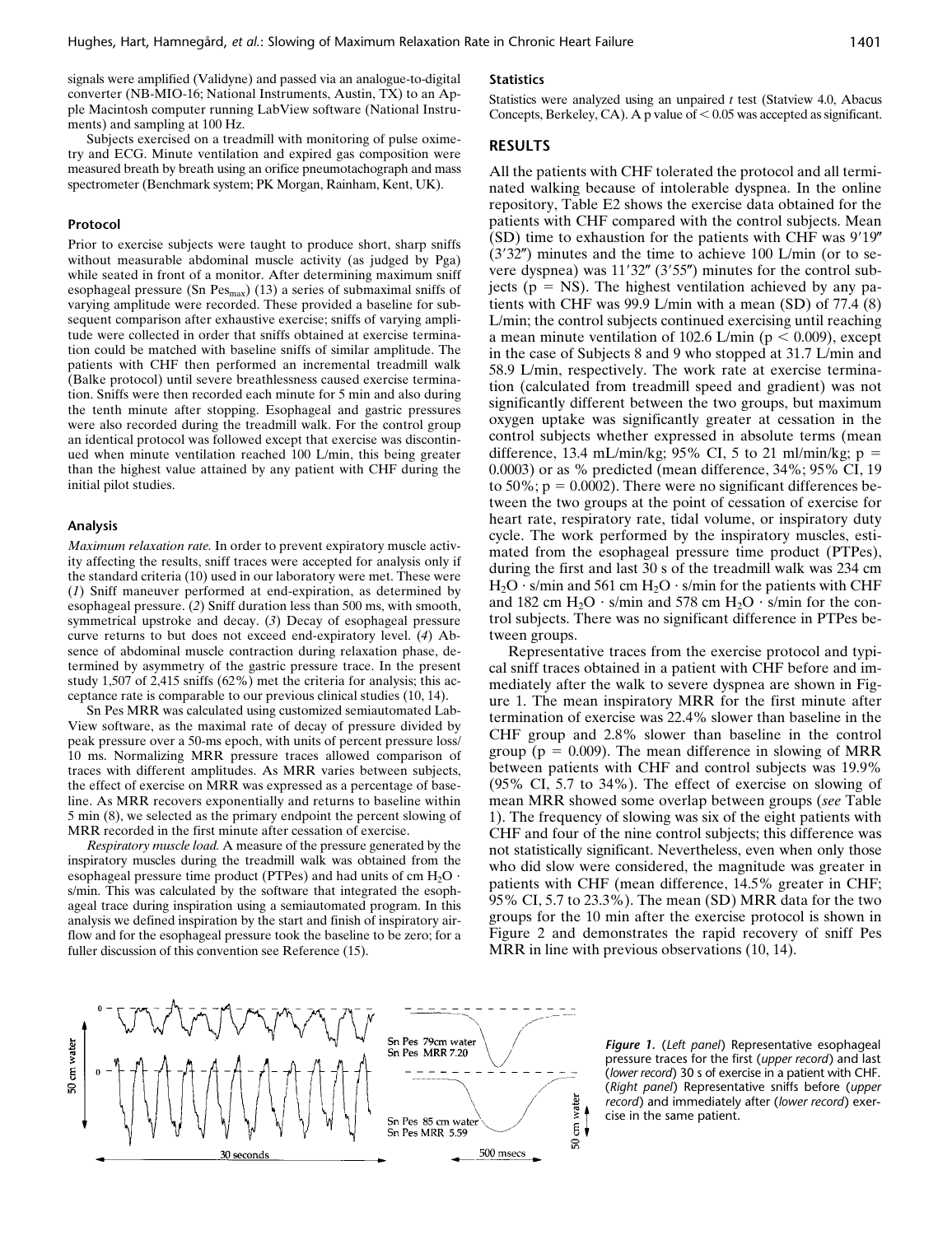**TABLE 1. SNIFF PES DATA FOR PATIENTS WITH HEART FAILURE AND CONTROL SUBJECTS\***

|                | <b>Baseline Sn</b><br>Pes MRR |      | Sn Pes MRR<br>1-Min Post Walk |      |                       |
|----------------|-------------------------------|------|-------------------------------|------|-----------------------|
|                | Mean                          | SD   | Mean                          | SD   | % Change <sup>†</sup> |
| <b>CHF</b>     |                               |      |                               |      |                       |
| 1              | 8.09                          | 0.88 | 6.17                          | 0.53 | 23.7                  |
| $\overline{2}$ | 7.51                          | 0.47 | 4.92                          | 0.47 | 34.5                  |
| 3              | 7.56                          | 0.57 | 5.80                          | 0.67 | 23.3                  |
| 4              | 8.30                          | 0.34 | 5.74                          | 0.50 | 30.8                  |
| 5              | 6.93                          | 0.59 | 6.67                          | 0.60 | 3.8                   |
| 6              | 7.48                          | 0.43 | 7.46                          | 0.51 | 0.3                   |
| 7              | 7.49                          | 0.93 | 4.48                          | 0.66 | 40.2                  |
| 8              | 7.22                          | 0.74 | 5.44                          | 1.00 | 24.6                  |
| Mean           | 7.62                          | 0.60 | 5.89                          | 0.56 | 22.4                  |
| SD             | 0.45                          | 0.22 | 1.01                          | 0.08 | 15.1                  |
| Control        |                               |      |                               |      |                       |
| 1              | 7.91                          | 0.21 | 8.03                          | 0.62 | $-1.5$                |
| $\overline{2}$ | 8.06                          | 0.75 | 8.05                          | 0.62 | 0.1                   |
| 3              | 6.34                          | 0.63 | 6.72                          | 0.28 | $-6.0$                |
| 4              | 8.22                          | 0.74 | 8.63                          | 0.67 | $-5.0$                |
| 5              | 8.05                          | 0.73 | 6.48                          | 0.64 | 19.5                  |
| 6              | 8.20                          | 0.73 | 10.04                         | 0.46 | $-22.4$               |
| 7              | 7.03                          | 0.37 | 6.00                          | 0.20 | 14.7                  |
| 8              | 6.13                          | 0.90 | 5.20                          | 0.46 | 15.1                  |
| 9              | 6.55                          | 0.89 | 5.85                          | 1.16 | 10.6                  |
| Mean           | 7.39                          | 0.66 | 7.22                          | 0.57 | 2.79                  |
| SD             | 0.87                          | 0.23 | 1.56                          | 0.28 | 13.39                 |

*Definition of abbreviations*: CHF = chronic heart failure; MRR = maximum relaxation rate; Sn Pes  $=$  sniff esophageal pressure.

Baseline values for Sn Pes MRR prior to and for the first minute after cessation of exercise. (Sn Pes MRR  $=$  maximum relaxation rate of esophageal pressure after a submaximal sniff.)

† A negative polarity indicates a MRR after exercise of a greater magnitude than baseline.

# **DISCUSSION**

Our data show that slowing of inspiratory muscle MRR occurs in patients with CHF following treadmill exercise to the point of severe breathlessness, this occurred with a greater magnitude than was observed in control subjects. Before considering the possible causes and implications of these findings, methodologic aspects need to be considered.

#### **Critique of the Methods**

*Subjects.* Patient selection was based on the presence of dyspnea, rather than limb fatigue, as the limiting symptom during exercise. In terms of CHF severity they were not as severely impaired as participants in some studies (16, 17) but are likely to be reasonably representative of a stable outpatient clinic population.

*Protocol.* Our patients walked until severe dyspnea prevented further exercise, whereas normal subjects exercised to achieve a minute ventilation comparable to that in patients with CHF in order to determine whether the level of ventilation attained at peak exercise in CHF was associated with excessive inspiratory muscle loading in normal subjects. It is known that slowing of inspiratory muscle relaxation rate (8) can be demonstrated in well-motivated normal subjects after maximal isocapnic ventilation at rest and that diaphragm fatigue can be elicited if very high levels of ventilation are achieved during whole body exercise (18). Thus the purpose of the control group was to allow comparison of the effect of similar levels of ventilation with those achieved by the patients with CHF at peak exercise, rather than to investigate in normal subjects whether maximal exercise could produce slowing of inspiratory muscle MRR. For this purpose we consider the control group to be appropriate in that they achieved a higher propor-



*Figure 2.* Mean  $(\pm$  SD) Sn Pes MRR as a percentage of baseline after exercise protocol. (Sn Pes  $MRR =$  maximum relaxation rate of esophageal pressure after a submaximal sniff.)

tion of predicted  $\dot{V}O_2$ max with no significant differences in the pattern of breathing in terms of respiratory rate, duty cycle, or pressure-time product at the point of discontinuing exercise. We therefore believe the finding that slowing of Sn Pes MRR is more pronounced in patients with CHF than in control subjects to be due to their disease.

*Sniff maneuver.* Measurement of MRR is an established method for determining the effect of loading on the inspiratory muscles in normal subjects (8, 9) as well as clinical situations such as COPD and after weaning from mechanical ventilation (19). Although fatigue affects muscle MRR, other potentially confounding factors that need to be considered include muscle length, sniff amplitude, and the effect of contraction of other respiratory muscles (20, 21). Nevertheless (as discussed in the online data supplement) these factors cannot undermine the conclusions drawn from this study.

#### **Significance of the Findings**

*Cause of slowing of MRR in CHF.* Slowing of MRR is an adaptive mechanism that occurs early in a fatiguing protocol and is attributed to several factors, including depletion of ATP, intracellular acidosis, and changes in transmembrane ion conductance. Our findings are consistent with the study by Davies and colleagues (22) (reported in abstract form), which found that exercise induced slowing of inspiratory muscle relaxation rate (judged from mouth pressure during a gasp) in patients with CHF. The identification of slowing in Sn Pes MRR is consistent with the hypothesis of an imbalance between the load placed on the respiratory muscle pump and its capacity.

Although there is only a modest reduction in respiratory muscle strength in CHF (5), *in vivo* work has shown deoxygenation of accessory respiratory muscles in patients with CHF during exercise, suggesting reduced perfusion (23). Although slowing of MRR is independent of hypoxia (10, 24), our data support the contention that changes in the intracellular milieu of the inspiratory muscles occurs in exercising patients with CHF. The hypothesis would then be that the inability of the heart to match the requirements of the exercising respiratory musculature resulted in the manifestation of excessive loading (slowing of Sn Pes MRR). The possibility that load is also increased in CHF because of bronchial hyperresponsiveness has been previously raised (25). Our data do not exclude the possibility that load is increased in CHF, although the fact that comparable levels of inspiratory muscle pressure generation resulted in comparable levels of minute ventilation between patients and control subjects argues against this being the predominant problem.

Slowing of MRR was not seen in two of eight patients with CHF; although both subjects were well motivated this may have been due to premature cessation of exercise (especially in Patient 5) or reflect the multifactorial nature of exercise limita